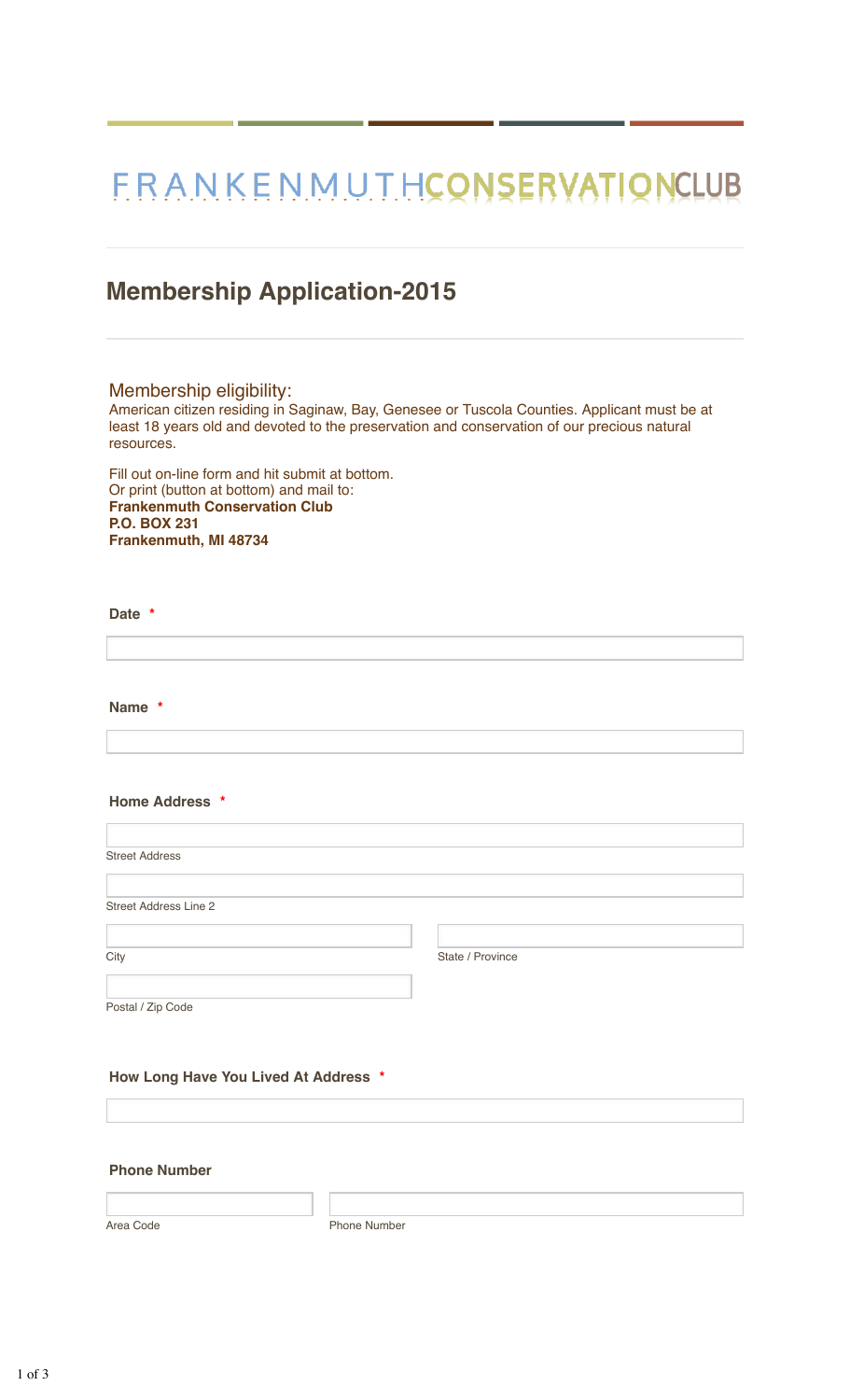## **E-mail: \***

**Marital Status**

**Single Married**

#### **Spouse's Name**

#### **List Children's Names and Age-Optional**

#### **Employer**

#### **How Long Have You Been Employed with Above Employer**

### **Are You Willing to Volunteer In The Following Areas**

- **O** Archery
- **O** Youth
- **O** Shoot House
- **O** Smokers
- **G** Grounds/Building Maintenance
- Any
- None

#### **Have You Applied for Membership Status Before \***

- Yes
- No

#### **Sponsor's Name**

Sponsor's Signature-if printed and mailed. If on-line submission, signature not needed.

 $\_$  ,  $\_$  ,  $\_$  ,  $\_$  ,  $\_$  ,  $\_$  ,  $\_$  ,  $\_$  ,  $\_$  ,  $\_$  ,  $\_$  ,  $\_$  ,  $\_$  ,  $\_$  ,  $\_$  ,  $\_$  ,  $\_$  ,  $\_$  ,  $\_$  ,  $\_$